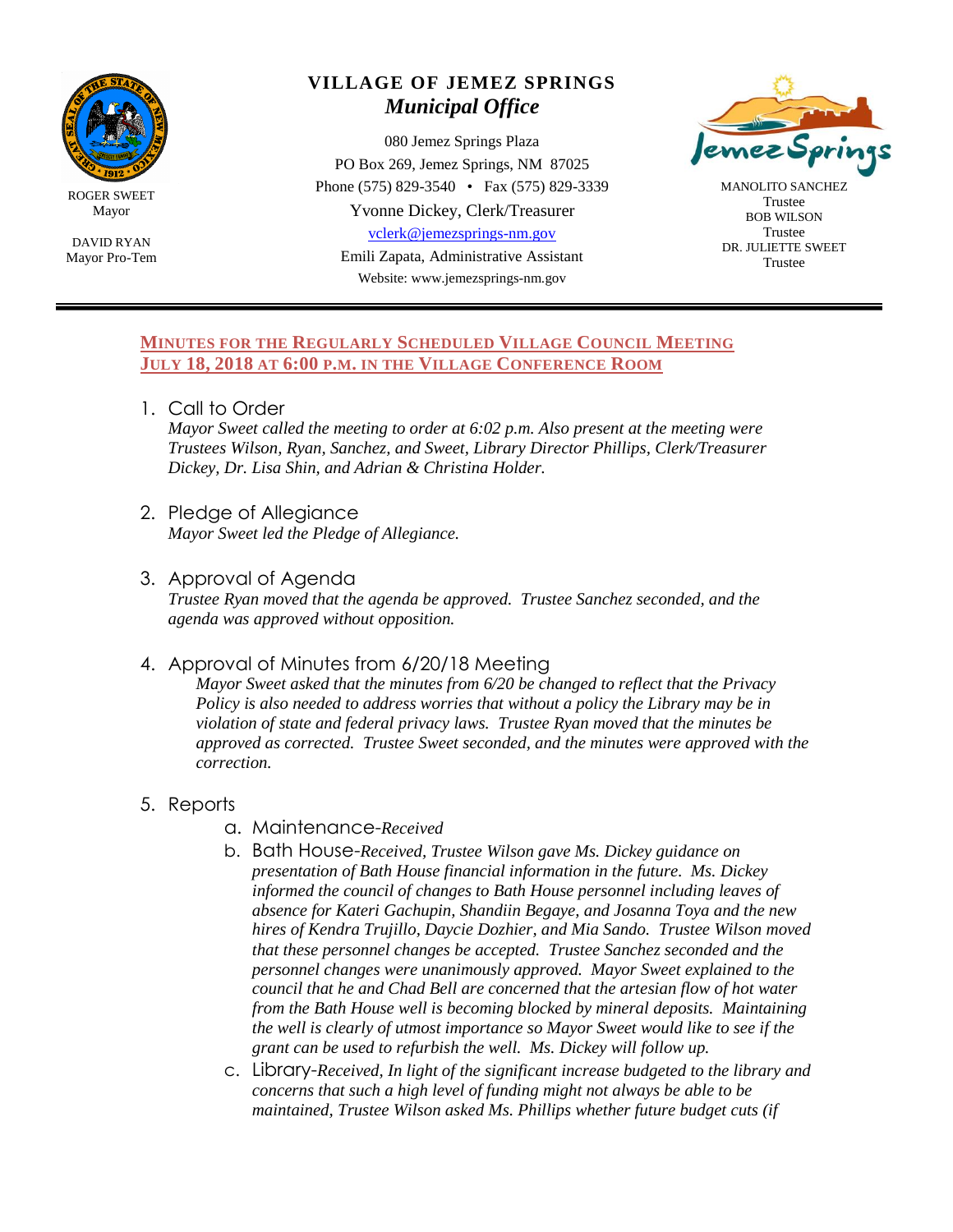*needed) would affect the eligibility of the library to continue receiving grants. Ms. Phillips replied that the grants would not be jeopardized by budget cuts so long as full functioning of the library is maintained.* 

- d. Court-*Not Received*
- e. Wastewater-*Received*
- f. Police Chief-*Received*
- g. P & Z Commission-*Not Received*
- h. Volunteer Fire Department-*Not Received*
- i. Lodgers' Tax Advisory Board-*Received. Trustee Wilson stated that the minutes LTAB sent to the Village need a correction. The minutes as presented fail to acknowledge Mr. Wilson's presence at the June 6th meeting. Trustee Ryan asked why Ms. Denney and Ms. Struble resigned from LTAB. Mayor Sweet explained that Ms. Denney wanted to pursue some personal interests and no longer had time to devote and Ms. Struble is selling the Giggling Springs, hence her resignation.*
- 6. Clerk/Treasurer's Report-*Ms. Dickey explained that the fiscal year ended with more Gross Receipts Taxes than expected. Most departments remained within budget, but a BAR will be needed to ensure that our final budget properly reflects both the increased revenues and minor overruns in the Court, the Library, and Maintenance.*
- 7. Resolution 2018-007 Budget Adjustment Request-*Trustee Sweet moved that Resolution 2018-007 be approved so that we can make the adjustments to the FY2018 Budget that Ms. Dickey recommended. Trustee Sanchez seconded the motion. A roll call vote was taken with all council members voting in the affirmative and Resolution 2018-007 was unanimously approved.*
- 8. Resolution 2018-008 Approving the Final Quarter's Budget Report-*Ms. Dickey explained that a final report must be submitted, reflecting the BAR. Trustee Sweet moved that this resolution be approved. Trustee Sanchez seconded. A roll call vote was taken with all council members voting in the affirmative and Resolution 2018-008 was unanimously approved. Another resolution will be needed for the adoption of the FY 19 Budget. Unfortunately, Ms. Dickey did not have this resolution ready for the meeting. She asked the council if a special meeting could be scheduled on July 25th at 6:00 p.m. just for this one item. The council agreed on the date, so Ms. Dickey will follow up. Trustee Wilson informed the council that he has done some research on the level of Gross Receipts Tax the Village receives, and would like to talk a bit about this during the special meeting.*
- 9. Resolution 2018-009 Adopting Camera and Privacy Policy-*Mayor Sweet explained that the committee formed as a result of the June meeting has drafted the Surveillance Equipment Policy as attached. Additional sections will be needed for the Fire Station and the Library, but that this is the overall Village-wide policy. Trustee Wilson suggested removing the second sentence of item 4, and asked that item 7 be changed to clarify that "Recorded security camera footage will only be disclosed to outside parties pursuant to a search warrant….." and reiterated that the cameras are used to provide for the safety and security of Village Property AND Citizens. He questioned whether our Police Chief would be able to look back at footage from the Library security cameras in the event that an incident occurs. Mayor Sweet explained that yes, Chief Nunez could view the footage, he simply could not make and remove a copy of the recording without the documents outlined*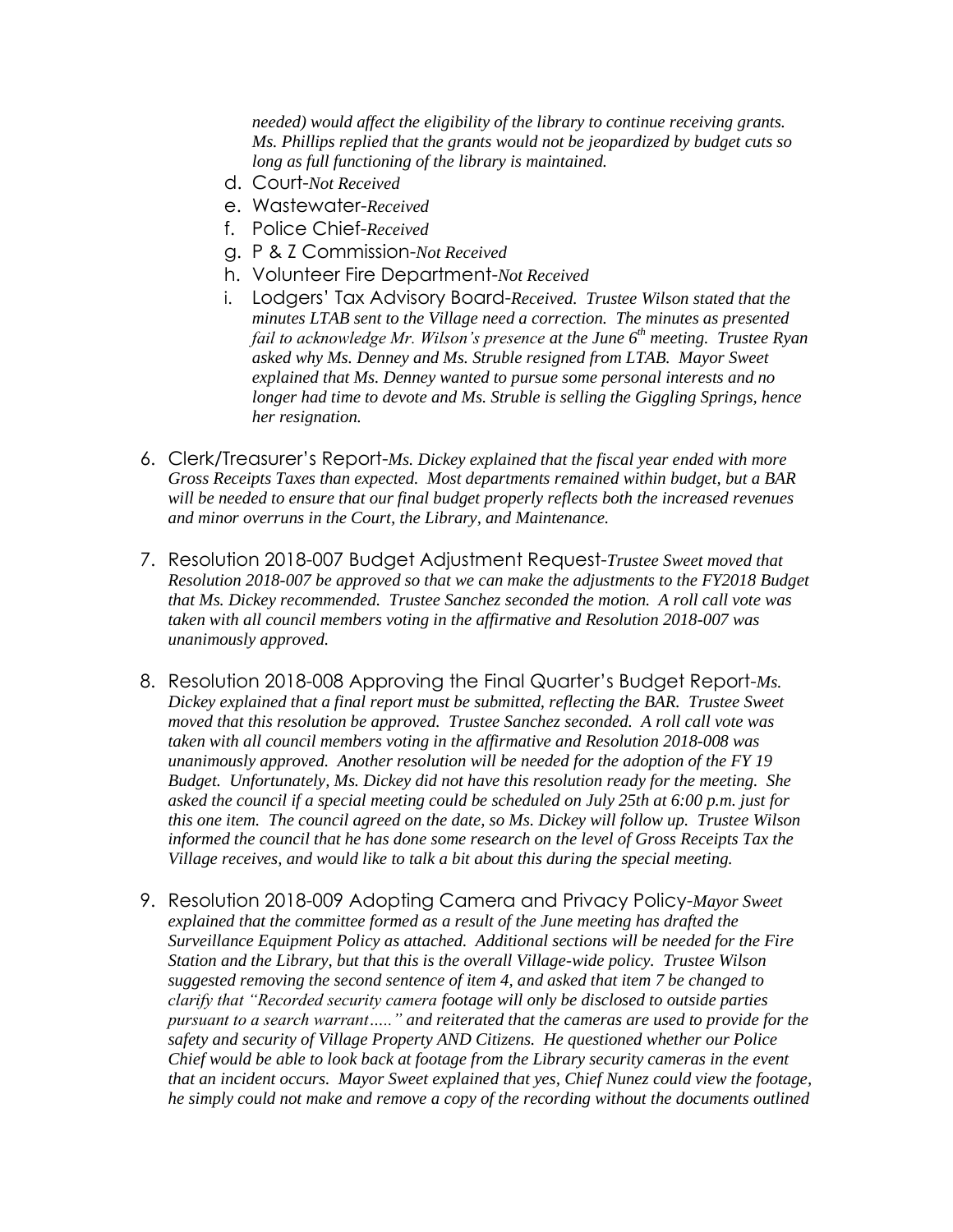*in #7. Trustee Wilson expressed reluctance to approve the policy until the corrections were made and the add-ons were included. He asked that the council wait to approve this policy until all council members had a chance to review it in its entirety.* 

- 10.Fixed Asset Certification-*Ms. Dickey explained to the council that as part of the audit, she needed to make the council aware of all the Fixed Assets belonging to the Village and explained that there were no major changes. The auditors have suggested removing items that are fully depreciated or no longer fit criteria to be capitalized. The council approved the Fixed Asset Certification.*
- 11.Crisis Communication Protocol-*Ms. Asmus-Otero drafted a protocol for crisis communications, and Mayor Sweet & Ms. Dickey refined the protocol in case the council wanted to institute it. Trustee Ryan reiterated that closure of the forest because of extreme fire danger is not a crisis. Moving forward, common sense dictates that in the event of an actual crisis, council members, administrative personnel, and appropriate department heads will communicate, plan and act in a way that reinforces Village leadership and ensures safety of our community. No protocol or policy is required.*
- 12.July 4th Recap-*Consensus was that the event was successful although the light show was a bit disappointing. Mayor Sweet commended Cody Lewis, Billy Ehret, and Robin Davidson for the excellent job they did planning the event.*
- 13.Holder Proposal-*Mr. & Mrs. Holder approached the council with ideas for some future events at the Leyba Land. Examples of events were Oktoberfest and a Japanese Culture Celebration. Mr. Holder explained that he has some experience with special event setup from his previous work in town. He wanted to ask the council whether use of the Leyba Land was even a possibility before he put time and energy into more detailed planning. Mayor Sweet explained that the council needed to revisit the issue of rental fees for the Leyba Land, and would like to hear more detailed proposals before approving any events to ensure that events are consistent with the "branding" that was developed by the LTAB. Trustees Ryan and Sanchez encouraged the Holders to develop more specific proposals for the council to review.*
- 14.ICIP Discussion-*Ms. Dickey gave council members a copy of the previous projects and the priority each had been given in years past. She asked council members to reach out to the community to learn what constituents consider as priorities. This is a way to prepare for next meeting, when the council will need to discuss and identify capital improvement priorities for the next funding cycle.*

#### 15.Mayor's Report

a. Mayor Sweet-*Mayor Sweet explained that he and Ms. Dickey were made aware of additional funding opportunities that may be available through the RTPO (Rural Transportation Planning Organization) and four "PFF's" (Project Feasibility Forms) were submitted. The PFF's are the first step in the application process, and are for crosswalks, a river-walk trail, a bicycle path, and work on the South Mooney Bridge. If funding is received, it will be in the form of an 86% grant and the Village would be expected to match the other 14% from our own funds. The council will be informed as the application process continues. Meanwhile, Mayor Sweet told the council he is also exploring "Frontier Communities" funding. Mayor Sweet also asked the council to begin*